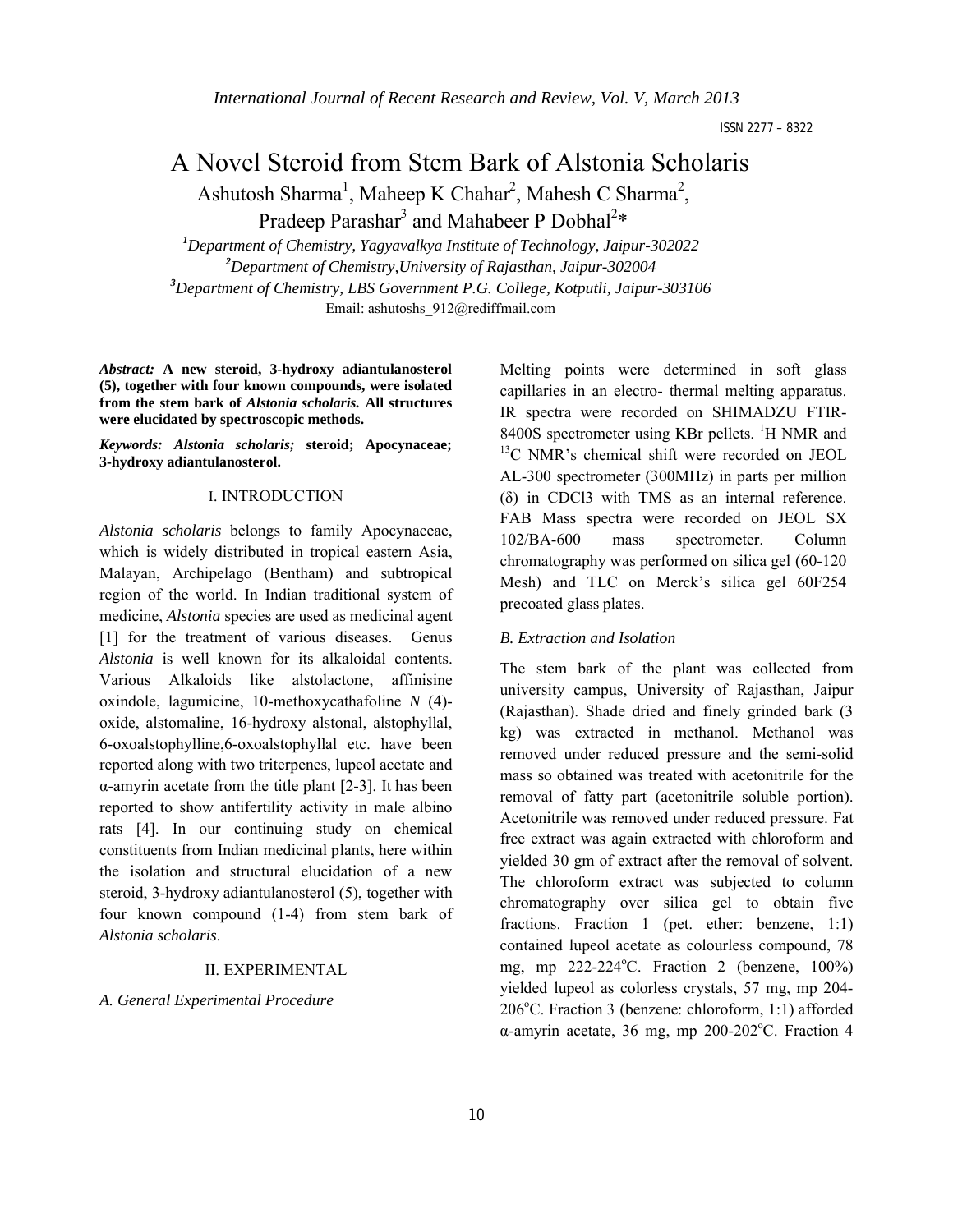(benzene: chloroform, 1:3) yielded colorless needles of  $\beta$ -amyrin acetate, 28 mg, mp 216-218°C. Fraction 5 (chloroform, 100%) contained 3-Hydroxy adiantulanosterol as colorless crystals, 26 mg, mp 170-172°C.



Fig. 1: Structure of novel 3-Hydroxy adiantulanosterol

#### *C. Spectral Data 3-Hydroxy Adiantulanosterol*

MP: 170-172°C.

IR (cm-1, KBr): 3650-3440, 2950, 1625, 1610, 1425, 1240, 1080.

<sup>1</sup>HNMR (δ ppm, 300 MHz, CDCl<sub>3</sub>): 0.79(3H,s,C-18), 0.89(3H,s,C-19), 1.00 (3H, s, C-28), 1.06(3H,s,C-30), 0.92(3H,s,C-29), 0.86 (3H, d,C-26), 0.82(3H,d,C-27), 1.59(3H,s,C-21), 1.65 (1H,d,C-22), 1.17-1.80 (24 H, C-1 to C- 22).

 $^{13}$ CNMR ( $\delta$  ppm, 300 MHz, CDCl<sub>3</sub>): 35.5(C-1), 28.5(C-2), 29.7(C-3), 38.1(C-4), 55.6(C-5), 17.2(C-6), 29.8(C-7), 59.4(C-8), 48.0(C-9), 40.0(C-10), 18.6(C-11), 40.4(C-12), 41.4(C-13), 41.9(C-14), 29.6(C-15), 29.7(C-16), 50.4(C-17), 17.2(C-18), 16.1(C-19), 145.49(C-20), 17.9(C-21), 122.93(C-22), 21.8(C-23), 17.9(C-24), 28.5(C-25), 23.3(C-26), 23.7(C-27), 21.8(C-28), 14.5(C-29), 23.1(C-30).

Mass Spectra (m/z): 428.032.

# III. RESULTS AND DISCUSSION

3-Hydroxy adiantulanosterol (5) was obtained as colourless crystals. Its molecular formula  $C_{30}H_{52}O$ , was determined by mass spectrum showing  $M^+$  at m/z 428.032 [M]. The UV, IR, <sup>1</sup>H and <sup>13</sup>CNMR spectral data of compound 1 were similar to those of compounds isolated from the stem bark of Altonia scholaris [5]. The  ${}^{1}$ HNMR spectrum of compound (5) showed a singlet proton signal at the range of 0.79- 1.59 (ppm) for terminal methyl group of C-18, C-19, C-20, C-28, C-29 and C-30. Doublet signal for C-27, C-26 have been found at  $\delta$  0.82 (ppm) which showed free methyl group attatched to a common carbon at C-25. The existence of the upward shift of  $\delta$  1.165 (ppm) showed a carbon having double bond. Twenty four protons showed signal at δ range of δ 1.17-1.18 ppm. These all showed a presence of adiantulanosterol skeleton. Signal at  $\delta$  (ppm) showed a modification of adiantulanosterol into a hydroxyl derivative as (5). Further <sup>13</sup>C NMR signal at  $\delta$  76.8 ppm showed presence of hydroxyl at position at C-3, and the double bond carbon showed the signal at  $\delta$  145.49 (C-20) ppm and δ 122.93 (C-22) ppm. The characterization of lupeol, lupeol acetate, α-amyrin acetate and β-amyrin acetate was done on the basis of mixed m.p.'s and co-TLC with authentic samples and comparision of spectral data with literature [6-11].

# IV. ACKNOWLEDGEMENT

Authors thank, the Head, Department of Chemistry, University of Rajasthan, Jaipur, for necessary research facilities and CDRI, Lucknow, for providing spectra (MS and NMR).

## V. REFERENCES

- [1] M. D. Dassanayake, *A revised hand book of the flora of Ceylon*, Amerind Publishing Co Pvt Ltd, New Delhi, India, 1982.
- [2] T. S. Kam, and Y. M. Choo, "Alkaloids from *Alstonia Angustifolia*," *Phytochemistry,* vol. 65, pp. 603-608, 2004.
- [3] T. S. Kam, and Y. M. Choo,"New indole alkaloids from *Alstonia macrophylla*," *J. Nat. Prod*.," vol. 67, pp. 547-552, 2004.
- [4] R. S. Gupta, A. K. Bhatnager, Y. C. Joshi, M. C. Sharma, V. Khushalani, and J. B. S. Kachhawa, "Induction of Antifertility with Lupeol Acetate in Male Albino Rats," *Pharmacology,* vol. 75, pp. 57- 62, 2005.
- [5] M. S. Alam, N. Chopra, M. Ali, and M. Niwa, "Normethyl pentacyclic and lanostane-type